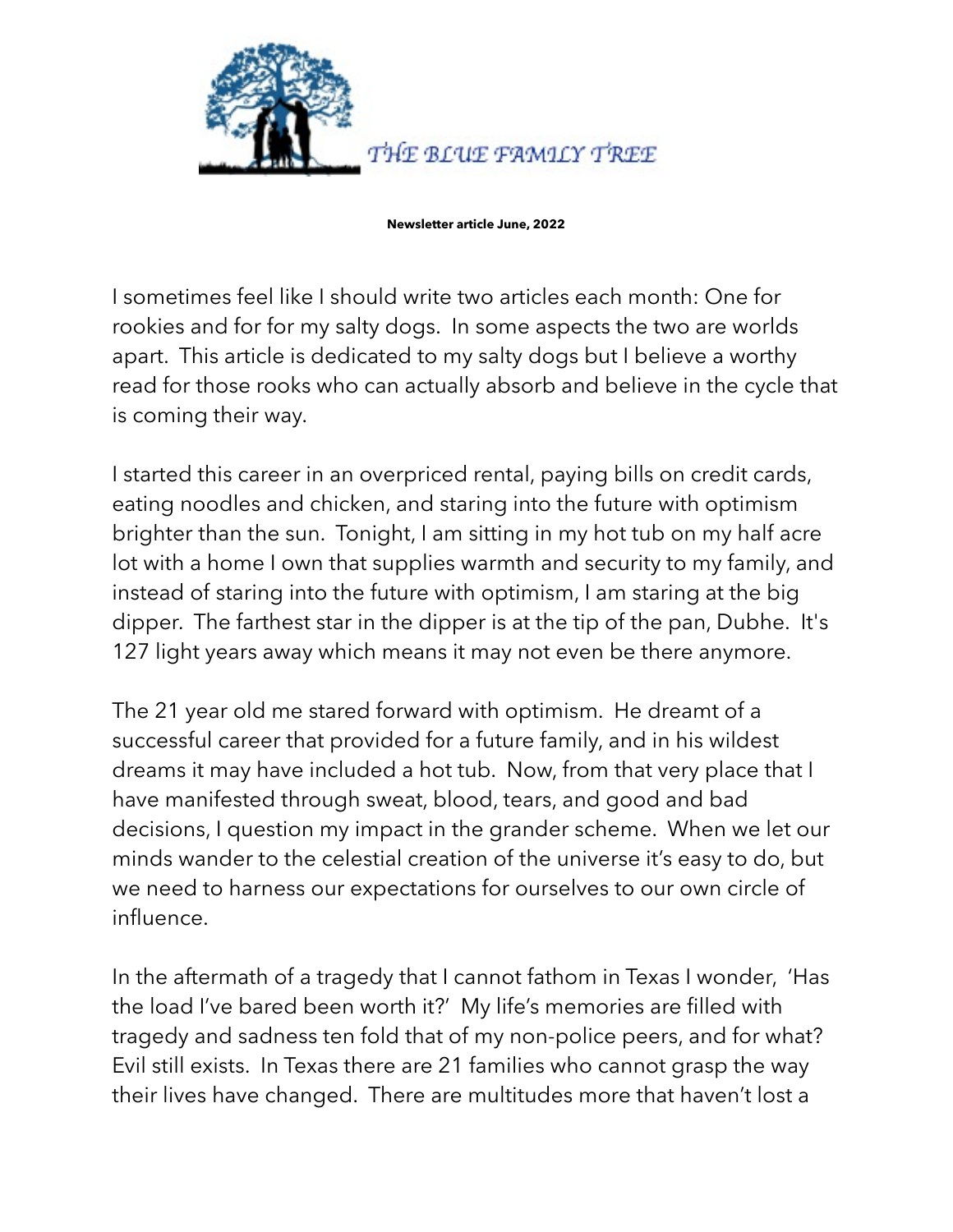loved one, but will undeniably struggle to make sense of the new world they live in in the aftermath of this tragedy. Cops, cop families, children who survived and their parents, school administrators… the list is endless of people affected by the ripple of evil, to include you and me; cops states away who had nothing to do with this horrific event.

It's natural, I believe, to question your worth throughout your life. Police not only want to, but demand to have an impact on their fellow human beings. There is a point in our careers when it becomes clear that while we are prepared to lay down our lives for our fellow man in a gun battle, we have also made the decision to sacrifice our minds for them by absorbing an overwhelming amount of evil on a daily basis. The things we see cannot be unseen, and the cup of stress cannot be fully dumped. Many of the tragic scenes we have faced and the notifications to loved ones we have delivered will never go away no matter how hard we try. Events like the one at Uvalde Elementary school shine a spotlight on those memories and scars. Has our service been in vain, or have we served a purpose?

As I sit and reflect on my career as as a Trooper, a city cop, and a deputy, I find myself uniquely qualified to speak on my audience's behalf and say, "Yes! We have had an unquestionable impact on the lives we have touched." Never for a second doubt your worth as a career police officer. You can easily recall the lives you know you have saved directly by your actions on scenes through first aid, radio coms with fire, or scene security to get the right resources there as soon as possible, but there are so many more. There are the people whose lives you changed through a contact that made better decisions for themselves. There are the bystanders who may have suffered a random third party tragedy but for the changes you implemented in someone's life, and there are the police to follow behind you and arrest the same offender without a fight for their lives because of how you handled the last contact their suspect had. The lives you have affected are endless and immeasurable. Never doubt your worth as a seasoned officer and spread that knowledge and worth onto